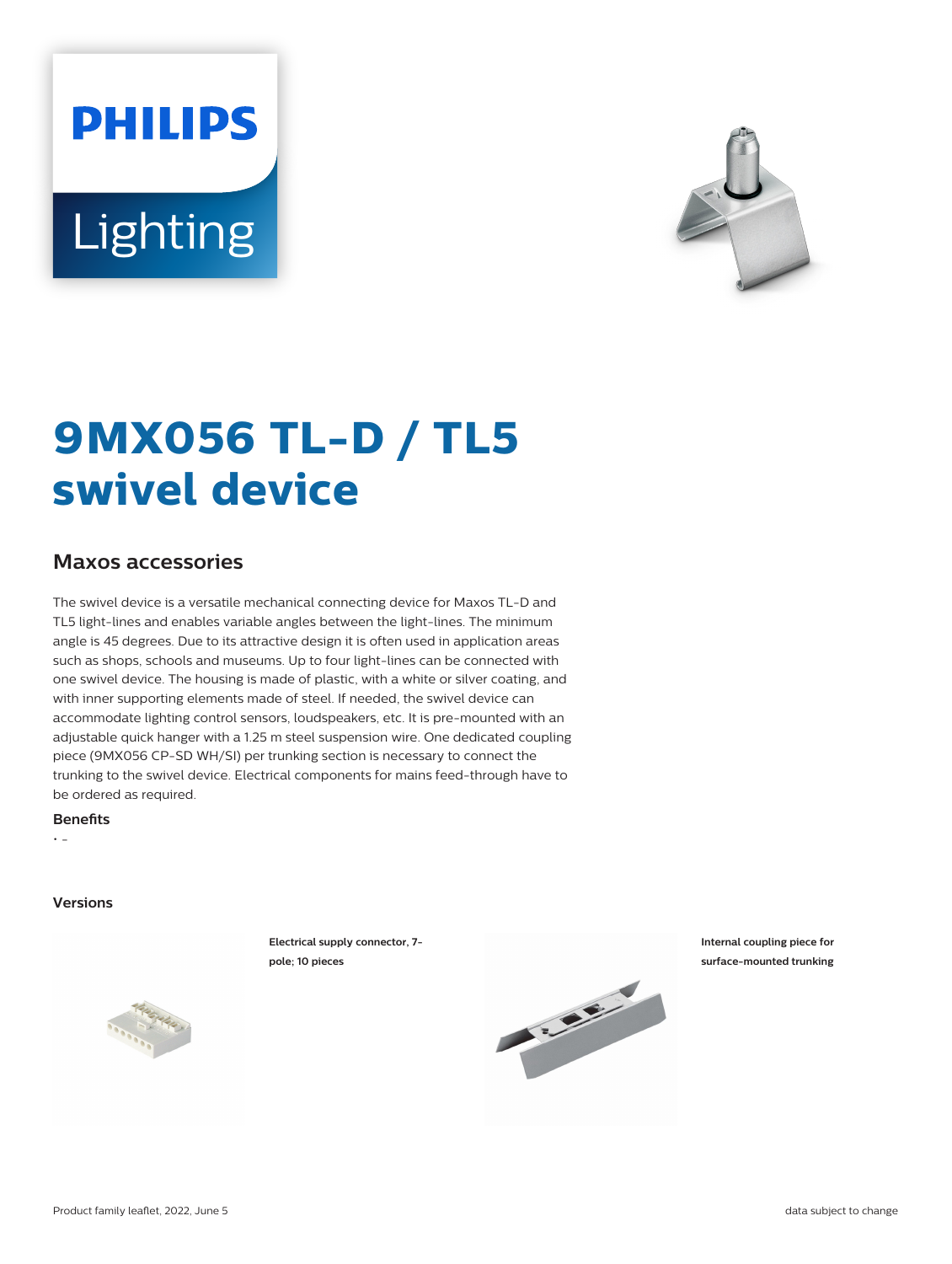# **Maxos accessories**

## **Product details**



**Maxos 4MX056 TL-D extended trunking section M300/E300/ M600/E600 and blind cover, used to close the spaces in the trunking where no electrical units are mounted**

### **Accessories**



Chain bracket, adjustable

Ordercode 910629113626

| <b>Approval and application</b> |        |
|---------------------------------|--------|
| Ingress protection code         | -      |
| Ingress protection code         |        |
|                                 |        |
| <b>Operating and electrical</b> |        |
| Circuit                         |        |
|                                 |        |
| <b>General information</b>      |        |
| <b>Product Family Code</b>      | 9MX056 |
| <b>Product Family Code</b>      | 9MX056 |
|                                 |        |
| <b>Light technical</b>          |        |
| Optical cover/lens acc. type    |        |
| Optical cover/lens acc. type    |        |
|                                 |        |
| <b>Mechanical and housing</b>   |        |
| Length                          | $-$ mm |
|                                 |        |

#### **Operating and electrical**

| <b>Order Code</b> | <b>Full Product Name</b>    | <b>Electrical accessories</b> | <b>Input Frequency</b>   |                   | Input Voltage Input Voltage |
|-------------------|-----------------------------|-------------------------------|--------------------------|-------------------|-----------------------------|
| 910605019226      | 9MX056 EC7                  | Electrical connector 7-       | 50 to 60 Hz              | 220 to 240 V      | 220 to 240 V                |
|                   |                             | pole                          |                          |                   |                             |
| 910606293921      | 9MX056 EC7 (10PCS)          | Electrical connector 7-       | 50 to 60 Hz              | 220 to 240 V      | 220 to 240 V                |
|                   |                             | pole                          |                          |                   |                             |
| 910605020726      | 9MX056 ECC                  | $\qquad \qquad -$             | $\overline{\phantom{0}}$ | $\qquad \qquad -$ | $\qquad \qquad -$           |
| 910674553421      | 9MX056 EA7                  | Electrial adapter 7-          | 50 to 60 Hz              | 220 to 240 V      | 220 to 240 V                |
|                   |                             | pole                          |                          |                   |                             |
| 910683002026      | 9MX056 FP WH SET            | $\overline{\phantom{a}}$      | -                        | ٠                 |                             |
| 910683002126      | 9MX056 FP SLSET             | $\overline{\phantom{a}}$      | -                        |                   |                             |
| 910681003226      | 9MX056 CP WH                | $\overline{\phantom{a}}$      | $\overline{\phantom{0}}$ | $\qquad \qquad -$ | -                           |
| 910681003326      | 9MX056 CP SI                |                               | -                        |                   |                             |
| 910681003526      | 9MX056 CPI                  |                               |                          |                   |                             |
| 910683001626      | 9MX056 BC49 WH              | $\qquad \qquad -$             | -                        | -                 |                             |
| 910683001726      | 9MX056 BC49 SI              |                               | -                        |                   |                             |
| 910683007926      | 9MX056 BC58 WH              | $\qquad \qquad -$             | -                        | -                 |                             |
|                   | 910683008926 9MX056 BC58 SL |                               |                          |                   |                             |

#### **General information (1/2)**